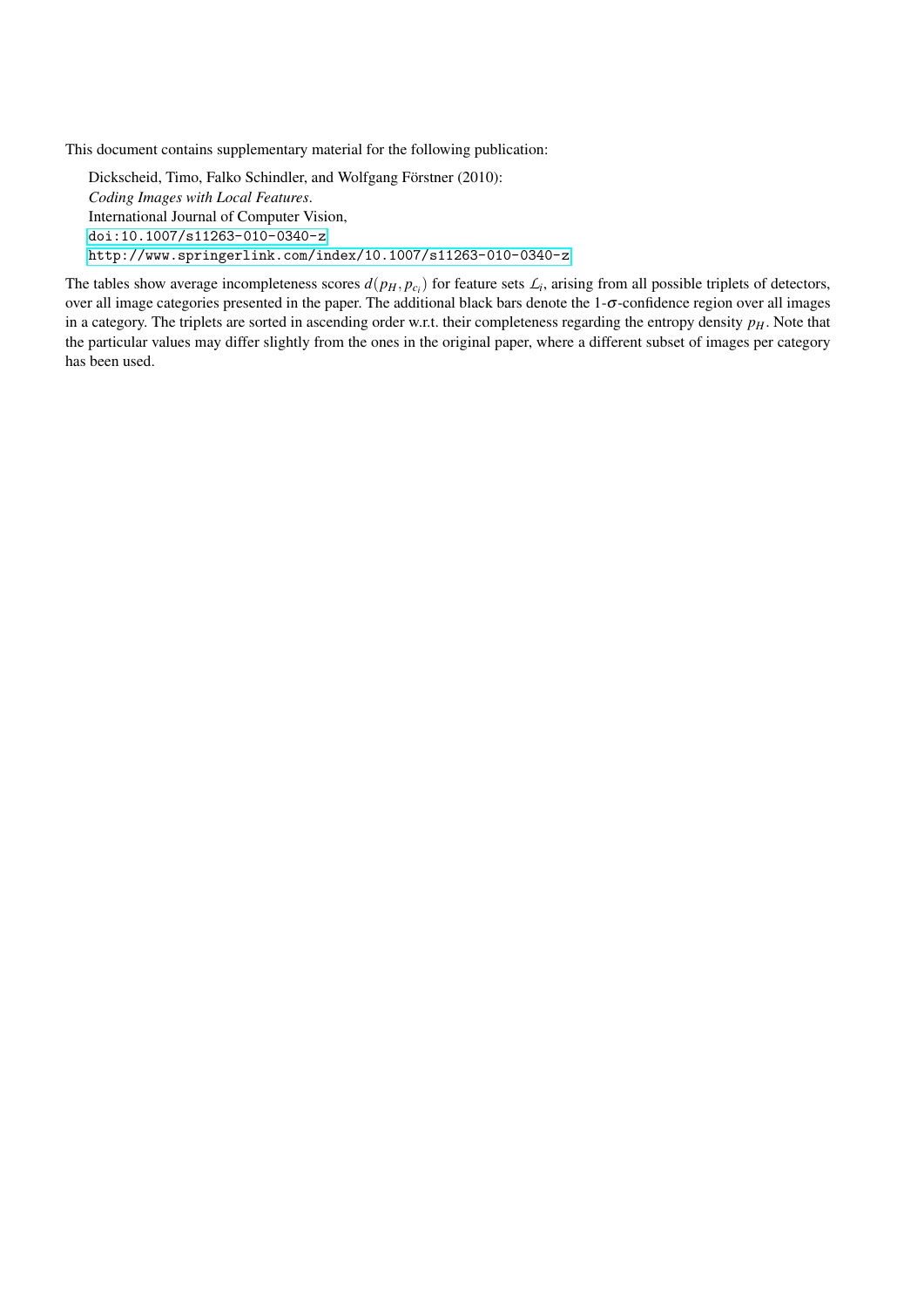| <b>MSER</b> | $_{\rm IB}$ | SFOP      | SFOP <sub>0</sub> | $\frac{\text{SPOP90}}{\text{EFOP}}_{\text{HARAF}}$ |           |           |           | <b>HESAF</b> | EDGE      | <b>TNHITKS</b> | Distance                         |
|-------------|-------------|-----------|-------------------|----------------------------------------------------|-----------|-----------|-----------|--------------|-----------|----------------|----------------------------------|
|             |             | $\bullet$ |                   |                                                    |           |           |           | $\bullet$    |           | $\bullet$      | 0.146                            |
|             |             |           | $\bullet$         |                                                    |           |           |           | $\bullet$    |           | $\bullet$      | 0.148<br>┫                       |
|             |             |           |                   |                                                    |           |           |           | ۰            |           | $\bullet$      | 0.1491                           |
|             |             | $\bullet$ |                   |                                                    |           |           | $\bullet$ |              |           | $\bullet$      | 0.151                            |
|             |             |           |                   |                                                    | $\bullet$ |           |           | ٠            |           | $\bullet$      | 0.151                            |
|             |             |           |                   | $\bullet$                                          |           |           |           |              |           | $\bullet$      | 0.152                            |
|             |             |           |                   |                                                    |           |           |           | $\bullet$    | $\bullet$ | $\bullet$      | 0.152                            |
|             |             |           | $\bullet$         |                                                    |           |           |           |              |           | $\bullet$      | 0.153                            |
|             |             |           |                   |                                                    |           | $\bullet$ |           | $\bullet$    |           | $\bullet$      | 0.155                            |
|             |             |           |                   |                                                    |           |           | $\bullet$ |              | $\bullet$ | $\bullet$      | 0.156                            |
| $\bullet$   |             |           |                   |                                                    |           |           |           |              |           | $\bullet$      | 0.156                            |
|             | $\bullet$   |           |                   |                                                    |           |           |           | $\bullet$    |           | $\bullet$      | 0.156                            |
| $\bullet$   |             | $\bullet$ |                   |                                                    |           |           |           |              |           | $\bullet$      | 0.156<br>┫                       |
|             |             |           |                   |                                                    |           |           |           |              |           | $\bullet$      | 0.157<br>$\overline{1}$          |
|             |             |           |                   | $\bullet$                                          |           |           | $\bullet$ |              |           | $\bullet$      | 0.158                            |
| $\bullet$   |             |           | $\bullet$         |                                                    |           |           |           |              |           | $\bullet$      | 0.159                            |
|             |             |           |                   |                                                    |           | $\bullet$ | $\bullet$ |              |           | $\bullet$      | 0.159                            |
|             |             | $\bullet$ |                   |                                                    |           | $\bullet$ |           |              |           | $\bullet$      | 0.160                            |
|             |             | $\bullet$ |                   |                                                    |           |           |           |              | ٠         | $\bullet$      | 0.160                            |
|             | $\bullet$   |           |                   |                                                    |           |           |           |              |           | $\bullet$      | 0.161<br>┫                       |
|             |             |           |                   |                                                    |           |           | $\bullet$ | $\bullet$    |           | $\bullet$      | 0.161                            |
|             |             |           | $\bullet$         |                                                    |           | $\bullet$ |           |              |           | $\bullet$      | 0.163                            |
|             | $\bullet$   | $\bullet$ |                   |                                                    |           |           |           |              |           | $\bullet$      | 0.163                            |
| $\bullet$   |             |           |                   |                                                    |           | $\bullet$ |           |              |           | $\bullet$      | 0.163                            |
|             |             | $\bullet$ |                   |                                                    |           |           |           |              |           | $\bullet$      | 0.164<br>4                       |
|             |             |           | $\bullet$         |                                                    |           |           |           |              | $\bullet$ | $\bullet$      | 0.164<br>$\overline{1}$          |
|             |             |           |                   | $\bullet$                                          |           |           |           |              |           | $\bullet$      | 0.165<br>ł                       |
|             |             |           |                   |                                                    |           |           |           |              |           | $\bullet$      | 0.165<br>ł                       |
|             | $\bullet$   |           | $\bullet$         |                                                    |           |           |           |              |           | $\bullet$      | 0.167<br>$\overline{1}$          |
| $\bullet$   |             |           |                   |                                                    | $\bullet$ |           |           |              |           | $\bullet$      | 0.167                            |
|             |             |           | $\bullet$         |                                                    |           |           |           |              |           | $\bullet$      | 0.167                            |
|             |             |           | $\bullet$         |                                                    | $\bullet$ |           |           |              |           | $\bullet$      | 0.168<br>$\overline{\mathsf{I}}$ |
|             | $\bullet$   |           |                   |                                                    |           |           |           |              |           | $\bullet$      | 0.168<br>┫                       |
|             |             |           | $\bullet$         | $\bullet$                                          |           |           |           |              |           | $\bullet$      | 0.168<br>ł                       |
|             |             |           |                   | $\bullet$                                          |           | $\bullet$ |           |              |           | $\bullet$      | 0.169<br>$\overline{\mathsf{I}}$ |
|             |             |           |                   | $\bullet$                                          |           |           |           |              | ٠         | $\bullet$      | 0.1701<br>Ī                      |
|             |             |           |                   |                                                    |           | $\bullet$ |           |              | $\bullet$ | $\bullet$      | 0.1701                           |
|             |             |           |                   |                                                    | $\bullet$ |           |           |              |           | $\bullet$      | 0.170<br>┫                       |
|             |             |           |                   | ٠                                                  |           |           |           |              |           | $\bullet$      | 0.1711                           |
|             | $\bullet$   |           |                   |                                                    |           | $\bullet$ |           |              |           | $\bullet$      | $0.172$ <sup>[</sup>             |
|             |             |           |                   |                                                    | $\bullet$ |           |           |              | ٠         | $\bullet$      | 0.173                            |
|             |             |           |                   |                                                    |           |           |           |              |           | $\bullet$      | 0.173                            |

| <b>MSER</b> |           | SFOP      | SFOPO     | SFOP90    | EFOP      | LOWE      | <b>HARAF</b> | <b>HESAF</b> | EDGE      | <b>LIENT</b> |                                    |
|-------------|-----------|-----------|-----------|-----------|-----------|-----------|--------------|--------------|-----------|--------------|------------------------------------|
|             | BB        |           |           |           |           |           |              |              |           |              | Distance                           |
|             |           |           |           | $\bullet$ | $\bullet$ |           |              |              |           | $\bullet$    | 0.174<br>┫                         |
|             | $\bullet$ |           |           |           |           |           |              |              | $\bullet$ | $\bullet$    | $0.175$ <sup>[]</sup>              |
|             | $\bullet$ |           |           |           | $\bullet$ |           |              |              |           | $\bullet$    | 0.1761<br>$\overline{\mathcal{L}}$ |
| $\bullet$   |           | ٠         |           |           |           |           |              |              | $\bullet$ |              | 0.177                              |
| $\bullet$   |           |           | $\bullet$ |           |           |           |              |              | $\bullet$ |              | 0.1801                             |
|             | $\bullet$ |           |           |           |           |           |              |              |           |              | 0.182                              |
|             |           |           | $\bullet$ |           |           | $\bullet$ |              |              |           |              | 0.184                              |
| $\bullet$   | $\bullet$ |           |           |           | $\bullet$ |           |              |              |           |              | 0.184                              |
| Ō           |           | ٠         |           |           |           |           |              |              |           |              | 0.185                              |
| $\bullet$   | $\bullet$ | $\bullet$ |           |           |           |           |              |              |           |              | 0.186                              |
| $\bullet$   |           |           |           |           | $\bullet$ | Ō         |              |              |           |              | 0.187                              |
| ė           |           |           |           | $\bullet$ |           |           |              |              | $\bullet$ |              | 0.188                              |
| $\bullet$   |           |           | $\bullet$ |           | $\bullet$ |           |              |              |           |              | 0.189                              |
|             |           | $\bullet$ |           |           |           |           |              | $\bullet$    |           |              | 0.189                              |
| ٠           |           | $\bullet$ |           |           |           |           |              |              |           |              | 0.190                              |
| $\bullet$   | $\bullet$ |           |           |           |           | $\bullet$ |              |              |           |              | 0.1901                             |
|             |           | $\bullet$ |           |           |           |           | $\bullet$    |              | $\bullet$ |              | 0.191                              |
| $\bullet$   |           | $\bullet$ |           |           |           |           | $\bullet$    |              |           |              | 0.193                              |
| $\bullet$   |           |           |           |           | $\bullet$ |           |              |              | $\bullet$ |              | 0.193                              |
|             |           | ٠         |           |           |           |           |              |              |           |              | 0.194                              |
| $\bullet$   |           |           | $\bullet$ |           |           |           |              | $\bullet$    |           |              | 0.1941                             |
| $\bullet$   |           |           |           | ٠         |           | ٠         |              |              |           |              | 0.195                              |
|             | $\bullet$ |           |           |           |           |           |              |              |           |              | 0.196                              |
|             |           | $\bullet$ |           |           |           | $\bullet$ |              |              | $\bullet$ |              | 0.198                              |
| $\bullet$   | $\bullet$ |           |           |           |           |           |              |              | $\bullet$ |              | 0.198                              |
| ė           |           |           |           |           |           |           | $\bullet$    |              |           |              | 0.199                              |
| $\bullet$   |           |           |           |           |           | ٠         |              |              | $\bullet$ |              | 0.199                              |
|             |           |           | $\bullet$ |           |           |           | $\bullet$    |              | $\bullet$ |              | 0.200                              |
|             | $\bullet$ | $\bullet$ |           |           |           |           |              |              | $\bullet$ |              | 0.200                              |
| $\bullet$   |           |           | $\bullet$ | ٠         |           |           |              |              |           |              | 0.200                              |
|             |           |           |           | $\bullet$ |           |           |              |              |           |              | 0.2001                             |
| $\bullet$   |           |           |           | $\bullet$ |           |           |              | $\bullet$    |           |              | 0.201                              |
|             |           | $\bullet$ |           |           | $\bullet$ |           |              |              | $\bullet$ |              | 0.202                              |
|             |           |           |           |           |           |           |              | Ō            |           |              | 0.204                              |
| $\bullet$   |           |           |           |           | $\bullet$ |           |              | $\bullet$    |           |              | 0.205                              |
|             |           |           | $\bullet$ |           |           | $\bullet$ |              |              | $\bullet$ |              | 0.206                              |
|             |           |           |           | $\bullet$ |           |           | $\bullet$    |              | $\bullet$ |              | 0.206                              |
| $\bullet$   |           | $\bullet$ | $\bullet$ |           |           |           |              |              |           |              | 0.207                              |
|             |           |           |           |           |           |           | $\bullet$    |              | $\bullet$ |              | 0.207                              |
|             |           |           |           |           | $\bullet$ |           |              | ė            |           |              | 0.208                              |
|             | $\bullet$ |           | ٠         |           |           |           |              |              | $\bullet$ |              | 0.208                              |
|             |           |           |           |           |           |           |              |              |           |              | 0.209                              |